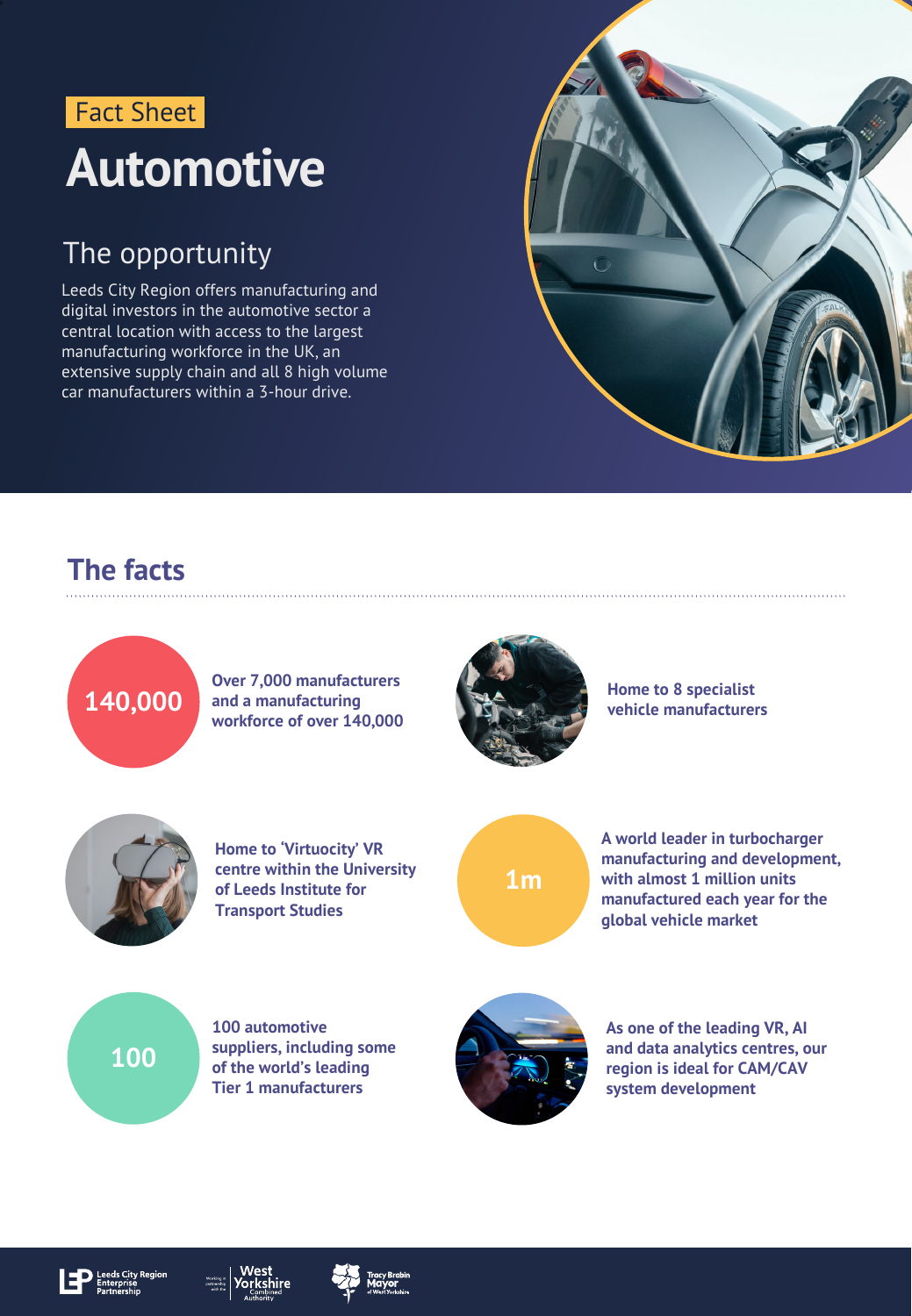# **SWITCH**

Home to Switch Mobility's global HQ and manufacturing operation, the Commercial Electric Vehicle division of the Hinduja Group, the world's third largest bus manufacturer and tenth largest truck manufacturer. Parent company Ashok Leyland is investing over \$200m into Switch Mobility which is expected to float in the United States with a value of around \$2 billion.



Based in Bradford, Borg Warner produces over half a million turbochargers a year for the commercial and passenger vehicle markets. Bradford is also the location of the company's global turbocharger development centre.



Based in Halifax, AAM Driveline are global leaders in the design and manufacture of tortional viscous dampers.



Bradford based Denso Marston are world-leading manufacturers of thermal systems for the off highway automotive market.









**MILLERS OILS** 



fortego

**IF VENARI** 







RING



Industry can do it



Angloco





![](_page_1_Picture_22.jpeg)

![](_page_1_Picture_23.jpeg)

 $\mathbf R$  rosenhauer

![](_page_1_Picture_24.jpeg)